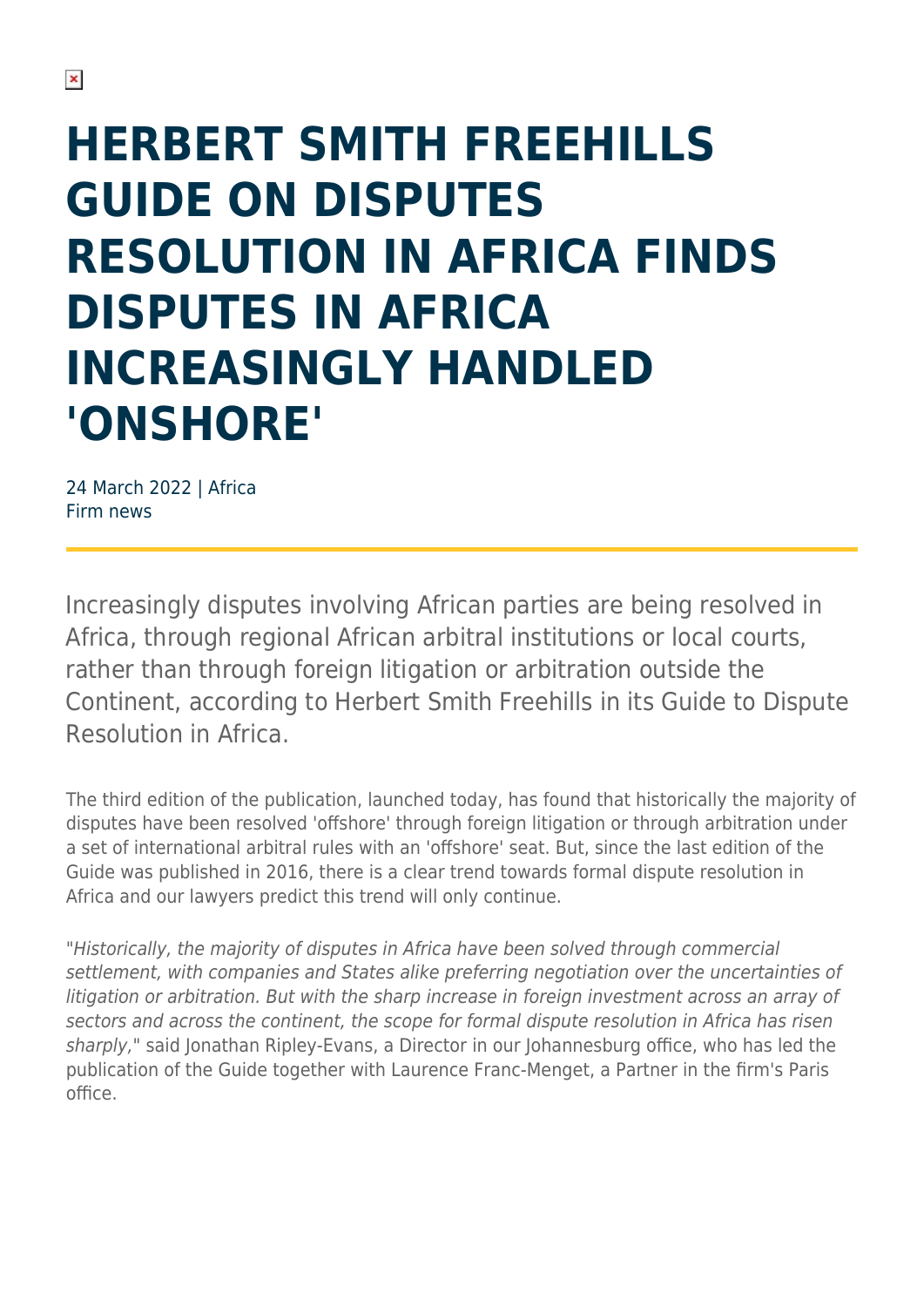Laurence added: "Even where litigation or arbitration takes place outside Africa, onshore litigation may still be required when seeking to enforce an international judgment or arbitral award against assets held in an African jurisdiction, or when dealing with local regulators. As such, a sound understanding of the legal systems pervading Africa and the specific laws governing the resolution of disputes within each of the 54 jurisdictions is essential and this is the purpose of this guide."

Africa's legal landscape comprises a patchwork of legal systems. This guide, which is the first-of-its-kind, sets out dispute resolution procedures and trends in every one of Africa's 54 diverse jurisdictions. Using questionnaires that it had prepared for the previous editions, the firm draws on the combined experience of its Africa disputes lawyers from its London, Paris and Johannesburg offices, together with experienced local counsel in each jurisdiction.

Some other key developments highlighted by the report include:

- As demand for arbitration services have increased, many legislative reforms have taken place in African Countries in order to establish themselves as safe arbitral seats. This is most notable in South Africa, Ethiopia, Ghana and Tanzania, who have all enacted new arbitration laws
- The New York convention is now ratified in 42 of Africa's 54 jurisdictions meaning enforcement of arbitral awards in those jurisdictions should be more straightforward. Since the last edition of this Guide, the New York Convention has entered into force in Angola, Cabo Verde, Ethiopia, Malawi, Seychelles, Sierra Leone and Sudan.
- Since the outbreak of COVID-19, there has been an unprecedented need for access to digital technology. There have been significant improvements in connectivity and there are many ongoing projects to increase Africa's digital infrastructure.
- AfCTA has been signed by 54 countries and ratified by 28. The purpose of the AfCFTA is both to increase intra-African trade by the creation of a common market and also enhance the competitiveness of African countries in the global market.

"As Africa's investment star continues to rise, it is inevitable that this will bring with it a need to resolve disputes – whether through formal processes or commercial settlement. This guide is the first port of call not just for those facing disputes in Africa, but for anyone who is considering investing in unfamiliar territory and would like to better understand the legal landscape of that country," added Laurence.

To view the full guide, please click [here.](https://www.herbertsmithfreehills.com/insight/africa-disputes-guide-2022)